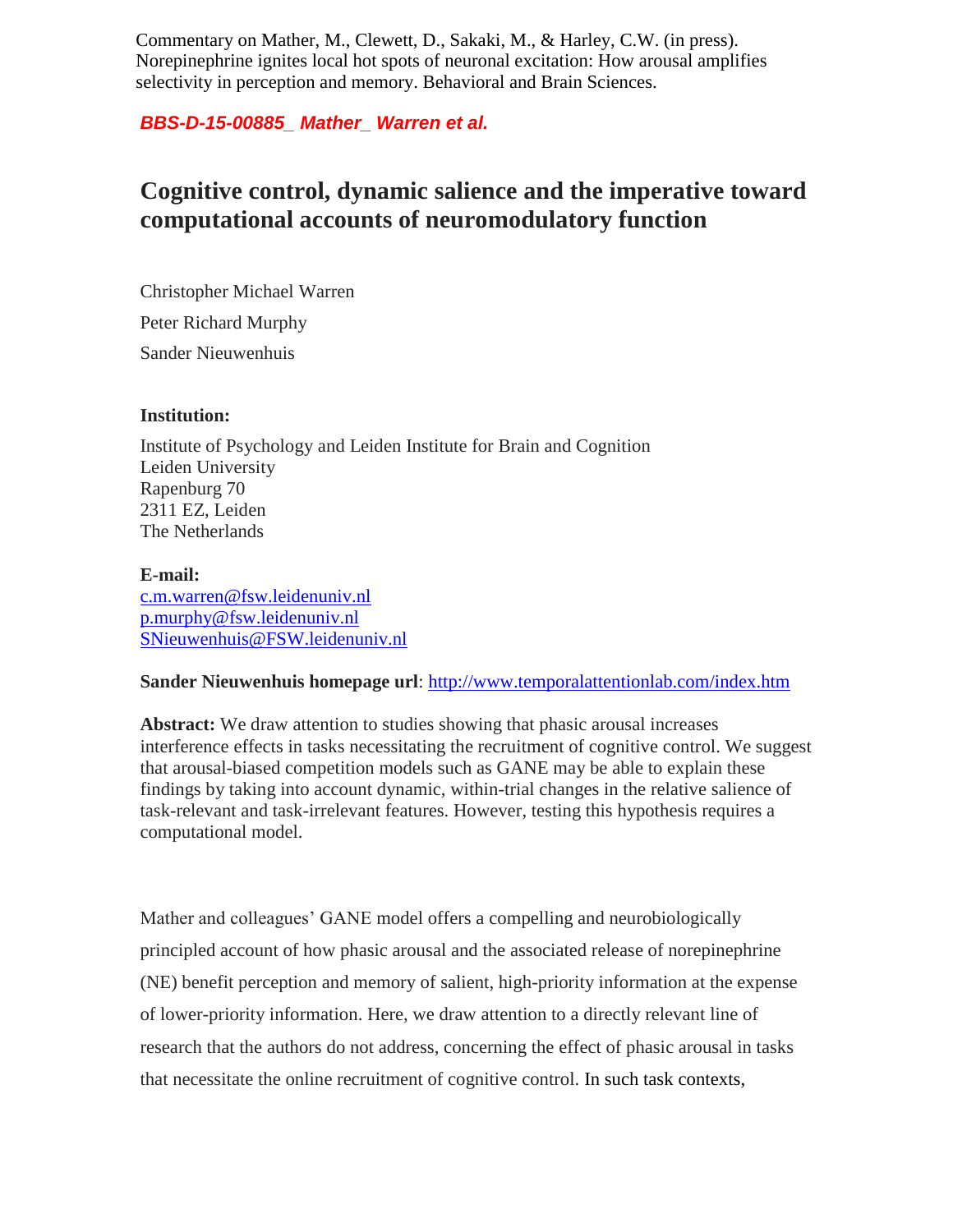exogenously salient but misleading aspects of the stimulus must be ignored in favour of less conspicuous but task-relevant information. Thus, there is competition for representation between stimulus features that have bottom-up salience and features that are assigned priority via the top-down deployment of attention. Participants are typically able to perform such tasks at a high level of accuracy, indicating that the task-relevant stimulus features generally win this competition. Yet, contrary to straightforward predictions of 'winner-take-more/loser-take-less' models of arousal-biased competition like the GANE model, it has repeatedly been shown that a phasic arousal boost in such contexts leads to *increased* interference effects (i.e., decreased accuracy and a relative slowing of response times when the task-irrelevant feature and/or its associated response are incongruent with the task-relevant information; Böckler et al. 2011; Callejas et al. 2005; 2014; Correa et al. 2010; Fan et al. 2002; 2009; Fischer et al. 2010; Klein & Ivanoff 2011; MacLeod et al. 2010; Weinbach & Henik 2012; 2014).

Close examination of the behavior on cognitive control tasks has yielded an important insight that helps to reconcile winner-take-more models with this arousal-driven increase in interference effects. Specifically, empirical conditional accuracy functions (Gratton et al. 1988; Hommel 1994) and computational analyses (Cohen et al. 1992; Nieuwenhuis & de Klein 2012; White et al. 2011) indicate that the relative salience of task-irrelevant and task-relevant stimulus features on such tasks changes rapidly over the course of a single trial: Early in a trial the bottom-up salience of the task-irrelevant information dominates the competition, but as cognitive control develops, the top-down salience of task-relevant information increases and usually wins the competition. In such a scenario, instantiation of a winner-take-more regime via a phasic increase in arousal would initially serve to enhance the early dominance of the task-irrelevant information and, depending on the duration of the phasic arousal response, may make it more difficult for the task-relevant information to eventually win out. Thus, by drawing on the idea of dynamic, time-variant salience, GANE may in principle be able to explain the well-documented interactions between arousal and cognitive control.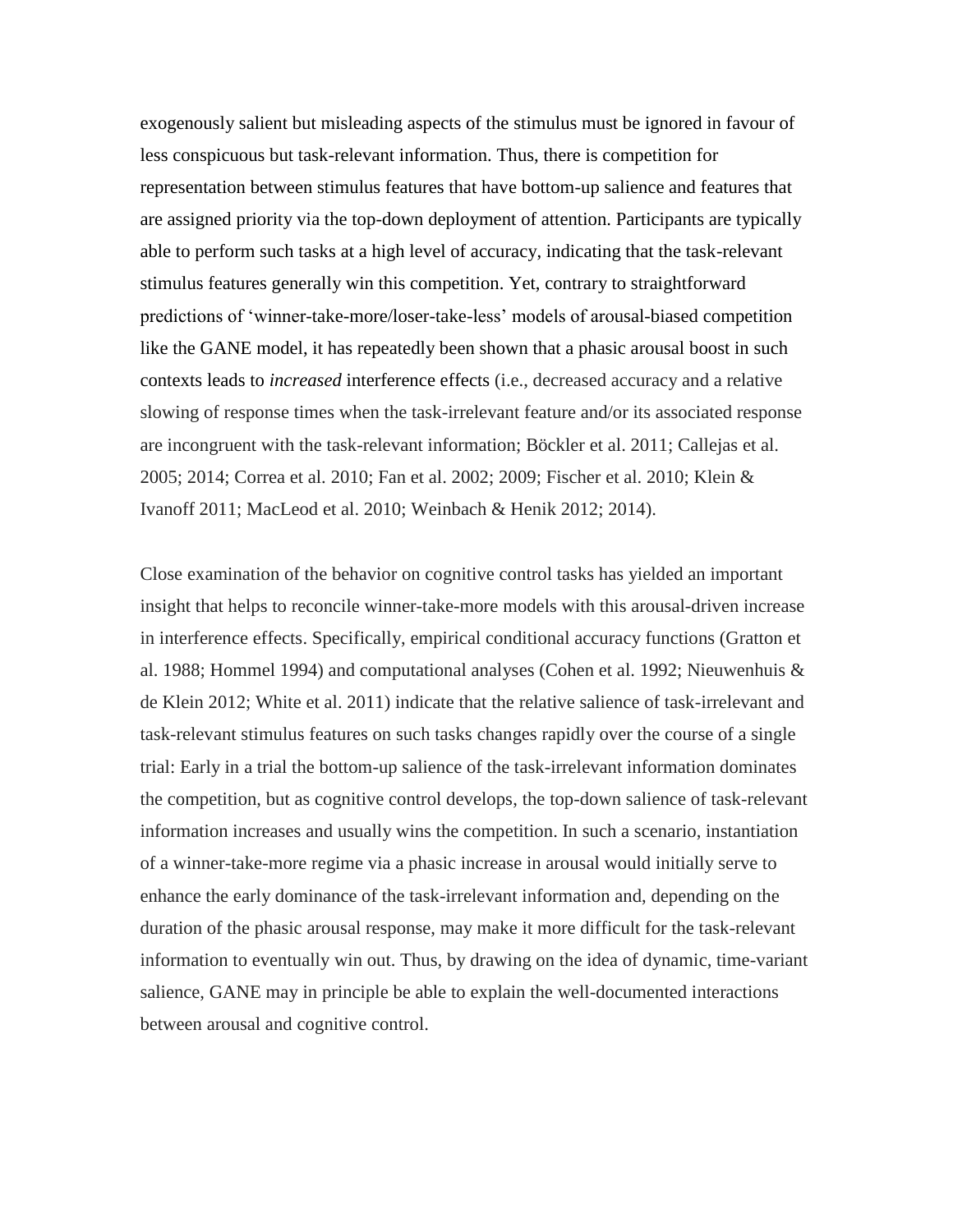A clear implication of time-varying salience is that the predicted neural and behavioral outcomes of the winner-take-more/loser-take-less effects of glutamate-NE interactions will be critically dependent on the timescale over which these interactions occur. We believe that this point poses a key challenge for the GANE model, because the level of analysis required to generate formal predictions of this nature is absent from the model in its current form; that is, a computational level of analysis that explicitly links neurobiology to behavior. In the domain of cognitive control tasks, without model simulations it is unclear whether the transient NE-mediated enhancement in processing occurs early in the trial when the task-irrelevant information dominates processing, later in the trial when cognitive control has prioritized task-relevant information, or both. Similar model simulations incorporating the timing of NE-mediated processing enhancements are also necessary to confirm whether GANE can account for the differential pattern of arousal effects on memory for stimuli occurring before and after arousing events (Sasaki et al. 2014).

In principle, GANE may be implemented in the form of a detailed biophysical model (e.g., Eckhoff et al. 2009; Wang 2002) that simulates the cascade of neurochemical events at the "NE hot spots" described by Mather and colleagues. This component of the model would need to interact with other biophysically-realized components that sustain associated cognitive functions (decision-making, cognitive control, memory) and generate task behavior, and the model predictions will depend on the interactions between these component processes and their relative timing. However, the fidelity of biophysical detail in such a model will likely trade-off with its ability to provide a unified explanation of the vast array of arousal-related behavioral effects reviewed in the target article.

An alternative, perhaps more feasible approach would be for Mather and colleagues to adopt a simplified computational model of NE function that captures the essential impact of NE-glutamate interactions on task performance, in a form that is computationally tractable and can therefore be leveraged to generate predictions based on GANE principles in a wide variety of behavioral contexts. Indeed, a class of connectionist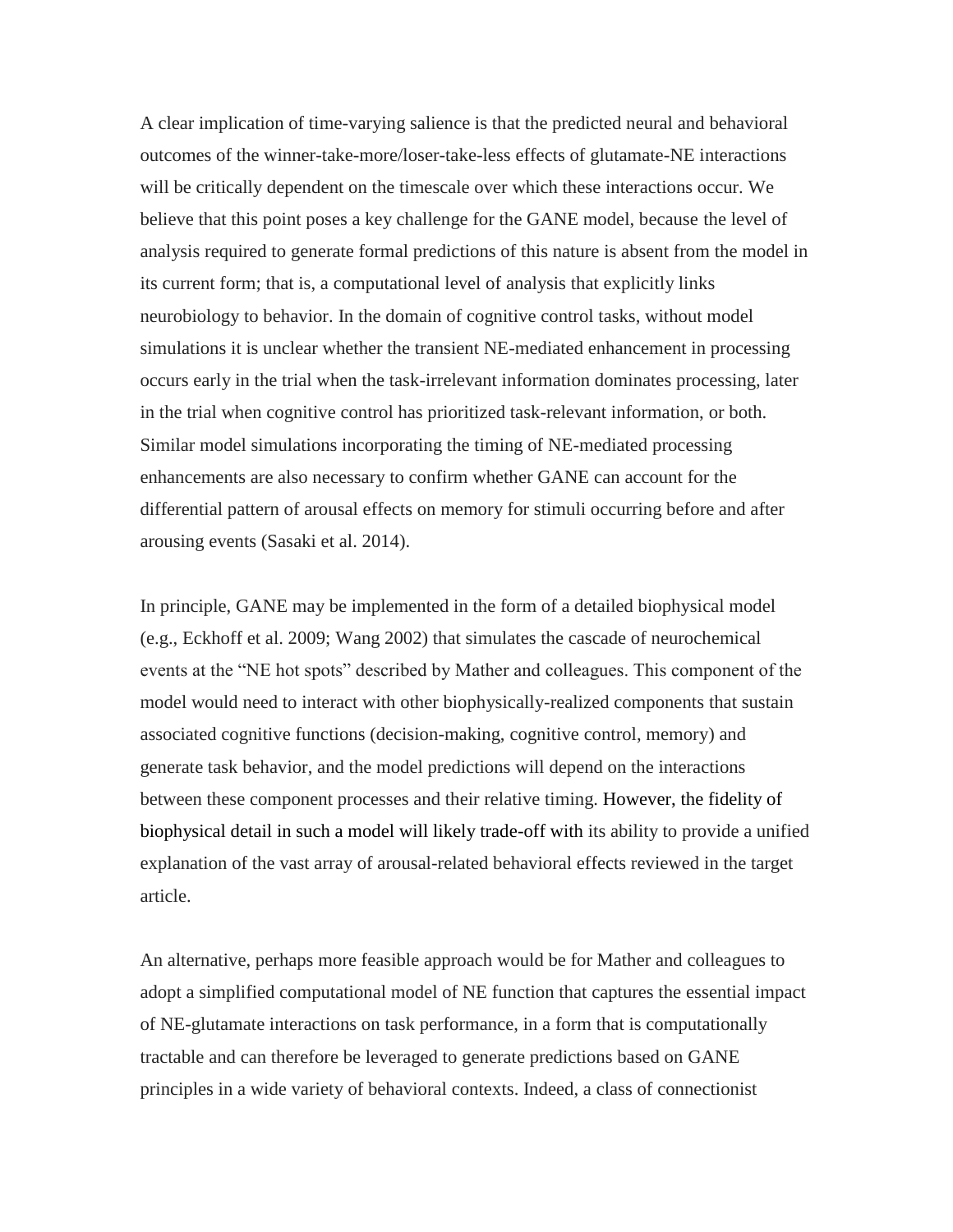models of NE function already exists that appears well-suited to such a pursuit. In these models, NE modulation is implemented as a multiplicative change in the input-to-output function of a task processing unit – otherwise known as a change in "gain" – and produces the critical winner-take-more/loser-take-less effects that GANE attempts to account for (e.g., Eldar et al. 2013; Servan-Schreiber et al. 1990). These models have been successfully adapted to explain neuromodulatory effects on perception and memory in a wide variety of task contexts, including those that require the online recruitment of cognitive control. Moreover, the model components governing NE modulation can be implemented at multiple levels of abstraction, from single model parameters that are global and time-invariant (Eldar et al. 2013; Servan-Schreiber et al. 1990), to fine-grained sub-networks that operate on biophysically-realistic principles and afford precise control over timing (Gilzenrat et al. 2002; Nieuwenhuis et al. 2005; Usher et al. 1999). In our view, whether the research question of interest pertains to arousal/cognitive control interactions or otherwise, this type of broadly applicable, computationally tractable modelling framework will be necessary to generate and test precise predictions of the GANE model in the future.

#### **References**

Böckler, A., Alpay, G., & Stürmer, B. (2011). Accessory stimuli affect the emergence of conflict, not conflict control: A Simon-task ERP study. Experimental Psychology, 58, 102–109. doi:10.1027/1618-3169/a000073.

Callejas, A., Lupiánez, J., & Tudela, P. (2004). The three attentional networks: On their independence and interactions. *Brain and Cognition*, *54*(3), 225-227.

Callejas, A., Lupiáñez, J., Funes, M. J., & Tudela, P. (2005). Modulations among the alerting, orienting and executive control networks. Experimental Brain Research, 167, 27–37. doi:10.1007/s00221-005-2365-z

Cohen, J. D., Servan-Schreiber, D., & McClelland, J. L. (1992). A parallel distributed processing approach to automaticity. The American Journal of Psychology, 105, 239– 269. doi:10.2307/1423029

Correa, A., Cappucci, P., Nobre, A. C., & Lupiáñez, J. (2010). The two sides of temporal orienting: Facilitating perceptual selection, disrupting response selection. Experimental Psychology, 57, 142–148. doi:10.1027/1618-3169/a000018

Eckhoff, P., Wong-Lin, K. F., & Holmes, P. (2009). Optimality and robustness of a biophysical decision-making model under norepinephrine modulation. *Journal of Neuroscience, 29*(13), 4301-4311.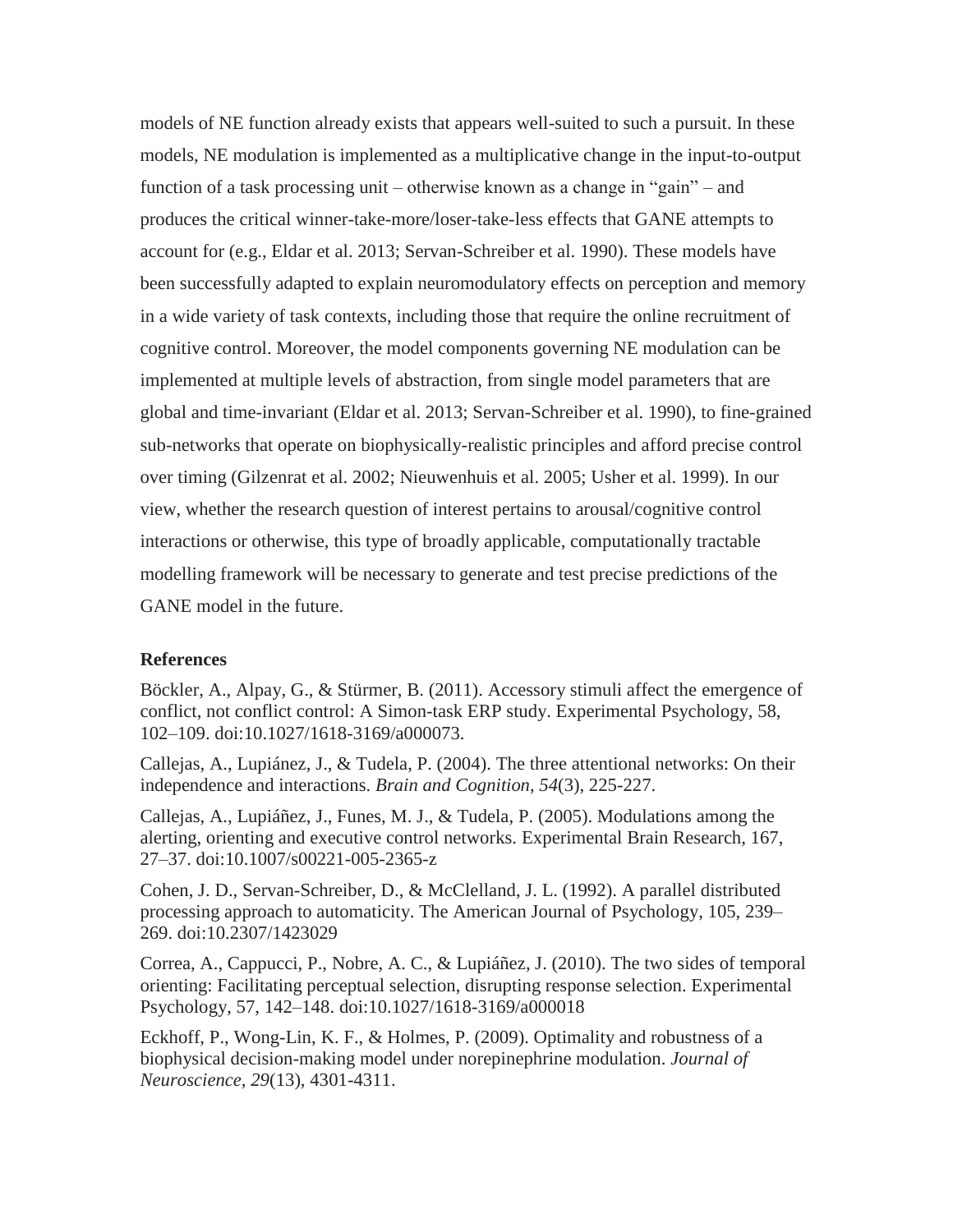Eldar, E., Cohen, J. D., & Niv, Y. (2013). The effects of neural gain on attention and learning. Nature neuroscience, 16(8), 1146-1153.

Eriksen, B. A., & Eriksen, C. W. (1974). Effects of noise letters upon the identification of a target letter in a nonsearch task. Perception & psychophysics, 16(1), 143-149.

Fan, J., McCandliss, B. D., Sommer, T., Raz, A., & Posner, M. I. (2002). Testing the efficiency and independence of attentional networks. *Journal of cognitive neuroscience*, *14*(3), 340-347.

Fan, J., Gu, X., Guise, K. G., Liu, X., Fossella, J., Wang, H., & Posner, M. I. (2009). Testing the behavioral interaction and integration of attentional networks. Brain and Cognition, 70, 209–220. doi:10.1016/j.bandc.2009.02.002

Fischer, R., Plessow, F., & Kiesel, A. (2010). Auditory warning signals affect mechanisms of response selection: Evidence from a Simon task. Experimental Psychology, 57, 89–97. doi:10.1027/1618-3169/a000012

Gilzenrat, M. S., Holmes, B. D., Rajkowski, J., Aston-Jones, G., & Cohen, J. D. (2002). Simplified dynamics in a model of noradrenergic modulation of cognitive performance. *Neural Networks, 15*, 647-663.

Gratton, G., Coles, M. G. H., Sirevaag, E. J., Eriksen, C. W., & Donchin, E. (1988). Preand post-stimulus activation of response channels: A psychophysiological analysis. Journal of Experimental Psychology: Human Perception and Performance, 14, 331–344. doi:10.1037/0096-1523.14.3.331

Hommel, B. (1994). Spontaneous decay of response-code activation. Psychological Research, 56, 261–268. doi:10.1007/BF00419656

Klein, R. M., & Ivanoff, J. (2011). The components of visual attention and the ubiquitous Simon effect. Acta Psychologica, 136, 225–234. doi:10.1016/j.actpsy.2010.08.003

MacLeod, J. W., Lawrence, M. A., McConnell, M. M., Eskes, G. A., Klein, R. M., & Shore, D. I. (2010). Appraising the ANT: Psychometric and theoretical considerations of the Attention Network Test. *Neuropsychology*, *24*(5), 637.

Nieuwenhuis, S., Gilzenrat, M. S., Holmes, B. D., & Cohen, J. D. (2005). The role of the locus coeruleus in mediating the attentional blink: A neurocomputational theory. *Journal of Experimental Psychology: General, 134*, 291-307.

Nieuwenhuis, S., & de Kleijn, R. (2013). The impact of alertness on cognitive control. *Journal of Experimental Psychology: Human Perception and Performance*, *39*(6), 1797.

Sakaki M, Fryer K, Mather M. Emotion strengthens high-priority memory traces but weakens low-priority memory traces. Psychol Sci. 2014 Feb;25(2):387-95. doi: 10.1177/0956797613504784.Servan-Schreiber, D., Printz, H., & COHEN, J. (1990). A network model of catecholamine effects- Gain, signal-to-noise ratio, and behavior. Science, 249(4971), 892-895.

Usher, M., Cohen, J. D., Servan-Schreiber, D., Rajkowski, J., & Aston-Jones, G. (1999). The role of locus coeruleus in the regulation of cognitive performance. *Science, 283*, 549- 554.